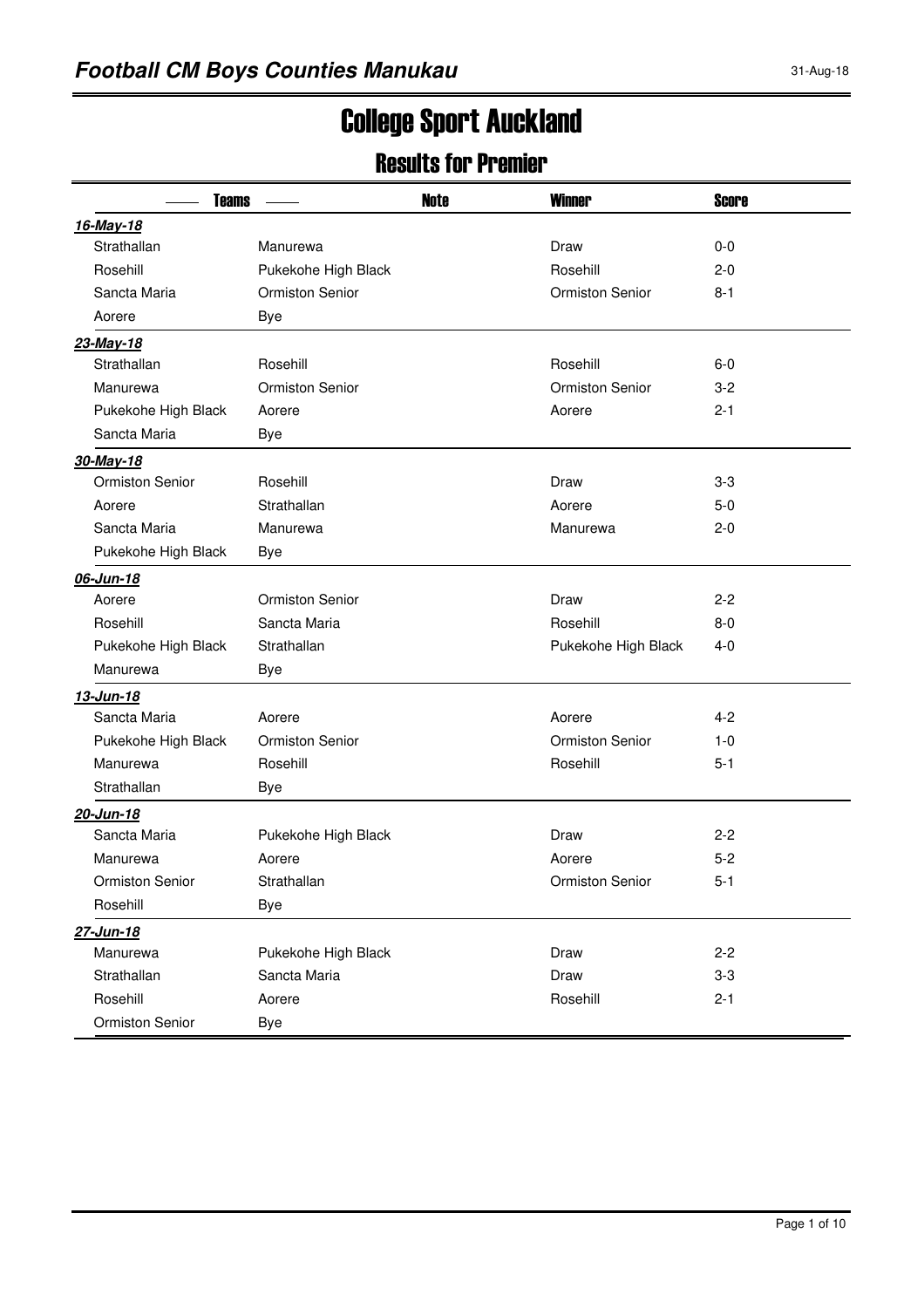| <b>Points Table</b>    | <b>Played</b> | <b>Win</b> | <b>Loss</b> | <b>Draw</b>    | For | <b>Against</b> | <b>Points</b>  |
|------------------------|---------------|------------|-------------|----------------|-----|----------------|----------------|
| Rosehill               | 6             | 5          | 0           |                | 26  | 5              | 16             |
| <b>Ormiston Senior</b> | 6             | 4          | $\mathbf 0$ | $\overline{2}$ | 22  | 9              | 14             |
| Aorere                 | 6             | 4          |             | 1              | 19  | 9              | 13             |
| Pukekohe High Black    | 6             |            | 3           | 2              | 9   | 9              | 5              |
| Manurewa               | 6             |            | 3           | 2              | 9   | 15             | 5              |
| Sancta Maria           | 6             | 0          | 4           | 2              | 8   | 27             | $\overline{2}$ |
| Strathallan            | 6             | 0          | 4           | 2              | 4   | 23             | 2              |

# Results for Premier Top 4

| <b>Teams</b>           |                 |               | <b>Note</b>    |             | <b>Winner</b> |               |                | <b>Score</b> |               |
|------------------------|-----------------|---------------|----------------|-------------|---------------|---------------|----------------|--------------|---------------|
| 25-Jul-18              |                 |               |                |             |               |               |                |              |               |
| Rosehill               | Pukekohe High   |               |                |             | Rosehill      |               |                | $3-0$        |               |
| Aorere                 | Ormiston Senior |               |                |             | Aorere        |               |                | <b>WBD</b>   |               |
| 01-Aug-18              |                 |               |                |             |               |               |                |              |               |
| Aorere                 | Pukekohe High   |               |                |             | Aorere        |               |                | $3 - 1$      |               |
| <b>Ormiston Senior</b> | Rosehill        |               |                |             | Rosehill      |               |                | <b>WBD</b>   |               |
| 08-Aug-18              |                 |               |                |             |               |               |                |              |               |
| Pukekohe High          | Ormiston Senior |               |                |             |               | Pukekohe High |                | <b>WBD</b>   |               |
| Rosehill               | Aorere          |               |                |             | Draw          |               |                | $1 - 1$      |               |
| <b>Points Table</b>    |                 | <b>Played</b> | <b>Win</b>     | <b>Loss</b> | <b>Draw</b>   | For           | <b>Against</b> |              | <b>Points</b> |
| Rosehill               |                 | 3             | $\overline{c}$ | $\mathbf 0$ |               | 7             | 1              |              | 7             |
| Aorere                 |                 | 3             | $\overline{c}$ | $\mathbf 0$ |               | 7             | $\overline{2}$ |              | 7             |
| Pukekohe High          |                 | 3             |                | 2           | $\mathbf 0$   | 4             | 6              |              | 3             |
| Ormiston Senior        |                 | 3             | 0              | 3           | 0             | 0             | 9              |              | 0             |

## Results for Premier Btm 3

| <b>Teams</b>        |              |                | <b>Note</b>    |             | <b>Winner</b> |     |                | <b>Score</b> |               |
|---------------------|--------------|----------------|----------------|-------------|---------------|-----|----------------|--------------|---------------|
| 25-Jul-18           |              |                |                |             |               |     |                |              |               |
| Strathallan         | Sancta Maria |                |                |             | Sancta Maria  |     |                | $2 - 1$      |               |
| Manurewa            | Bye          |                |                |             |               |     |                |              |               |
| 01-Aug-18           |              |                |                |             |               |     |                |              |               |
| Sancta Maria        | Manurewa     |                |                |             | Sancta Maria  |     |                | <b>WBD</b>   |               |
| Strathallan         | Bye          |                |                |             |               |     |                |              |               |
| 08-Aug-18           |              |                |                |             |               |     |                |              |               |
| Manurewa            | Strathallan  |                |                |             | Draw          |     |                | $1 - 1$      |               |
| Sancta Maria        | Bye          |                |                |             |               |     |                |              |               |
| <b>Points Table</b> |              | <b>Played</b>  | <b>Win</b>     | <b>Loss</b> | <b>Draw</b>   | For | <b>Against</b> |              | <b>Points</b> |
| Sancta Maria        |              | $\overline{c}$ | $\overline{c}$ | $\Omega$    | $\mathbf 0$   | 5   |                |              | 6             |
| Strathallan         |              | $\overline{c}$ | 0              | 1           | 1             | 2   | 3              |              |               |
| Manurewa            |              | $\overline{2}$ | 0              | 1           | 1             | 1   | 4              |              |               |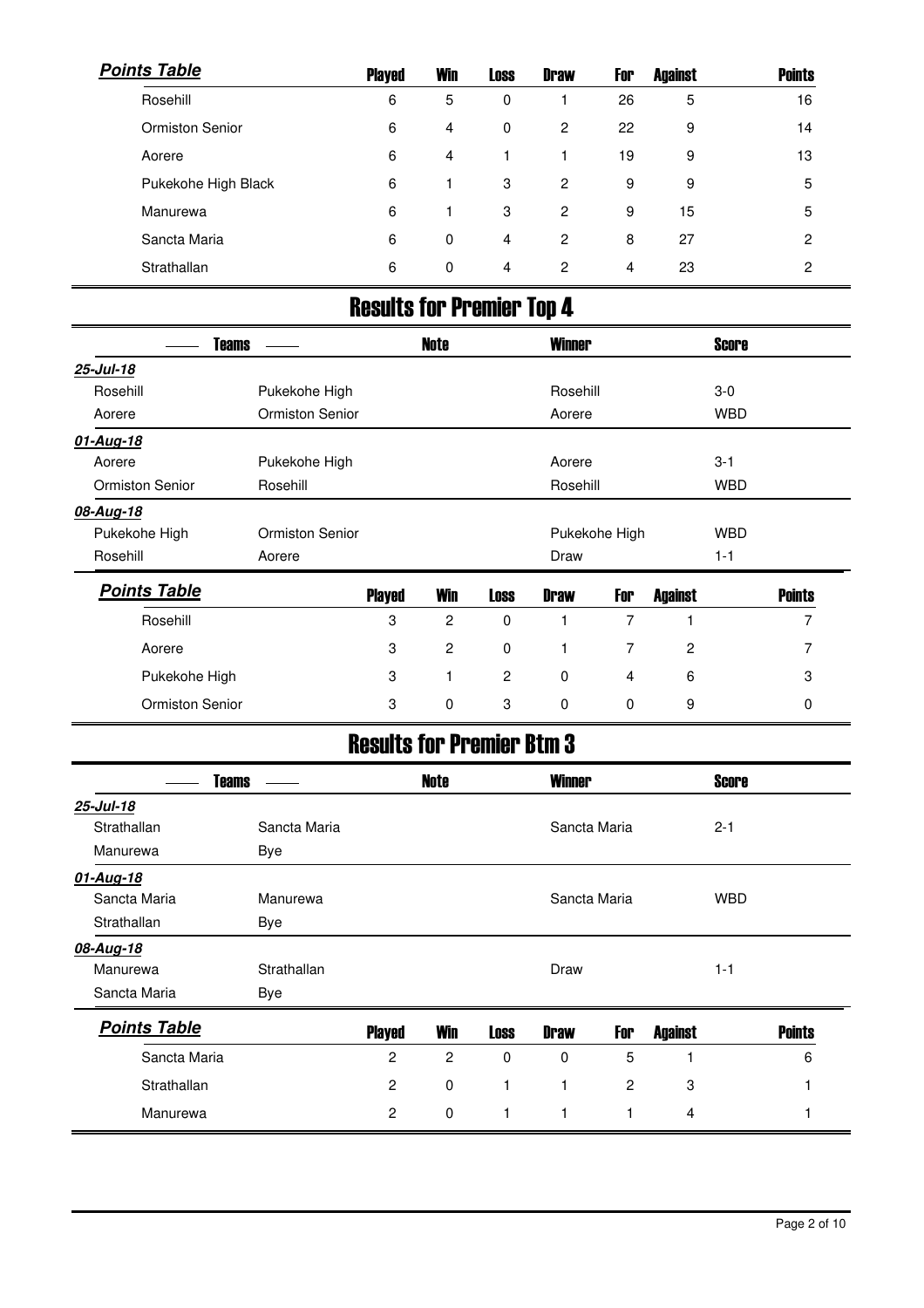### Results for Senior B Pool 1

| <b>Teams</b>           |                        | <b>Note</b> | <b>Winner</b>          | <b>Score</b> |
|------------------------|------------------------|-------------|------------------------|--------------|
| 16-May-18              |                        |             |                        |              |
| Mangere                | De La Salle            |             | Mangere                | $4 - 1$      |
| Sir Edmund Hillary     | <b>Ormiston Senior</b> |             | <b>Ormiston Senior</b> | $2 - 0$      |
| Otahuhu                | Papatoetoe 2nd XI      |             | Otahuhu                | $13-0$       |
| Tamaki                 | James Cook             |             |                        | $1 - 0$      |
| Alfriston              | Al-Madinah             |             | Alfriston              | $2 - 0$      |
| 23-May-18              |                        |             |                        |              |
| Mangere                | Sir Edmund Hillary     |             | Sir Edmund Hillary     | $3 - 1$      |
| De La Salle            | Otahuhu                |             | Otahuhu                | $5-0$        |
| James Cook             | <b>Ormiston Senior</b> |             | <b>Ormiston Senior</b> | $4 - 0$      |
| Papatoetoe 2nd XI      | Al-Madinah             |             | Al-Madinah             | $5-0$        |
| Alfriston              | Tamaki                 |             | Alfriston              | $2 - 0$      |
| 30-May-18              |                        |             |                        |              |
| Otahuhu                | Sir Edmund Hillary     |             | Sir Edmund Hillary     | $1 - 0$      |
| James Cook             | Mangere                |             | James Cook             | $1 - 0$      |
| Al-Madinah             | De La Salle            |             | Al-Madinah             | $5 - 2$      |
| Tamaki                 | <b>Ormiston Senior</b> |             | <b>Ormiston Senior</b> | $6 - 1$      |
| Papatoetoe 2nd XI      | Alfriston              |             | Alfriston              | $2 - 1$      |
| 06-Jun-18              |                        |             |                        |              |
| Otahuhu                | James Cook             |             | Otahuhu                | $4 - 1$      |
| Sir Edmund Hillary     | Al-Madinah             |             | Sir Edmund Hillary     | 2-1          |
| Tamaki                 | Mangere                |             | Mangere                | $3 - 1$      |
| De La Salle            | Papatoetoe 2nd XI      |             | De La Salle            | $5 - 1$      |
| <b>Ormiston Senior</b> | Alfriston              |             | Ormiston Senior        | $2 - 0$      |
| 13-Jun-18              |                        |             |                        |              |
| Al-Madinah             | James Cook             |             |                        | N/R          |
| Tamaki                 | Otahuhu                |             | Otahuhu                | $10-0$       |
| Papatoetoe 2nd XI      | Sir Edmund Hillary     |             | Sir Edmund Hillary     | $10-0$       |
| Mangere                | Ormiston Senior        |             | Ormiston Senior        | $4 - 0$      |
| Alfriston              | De La Salle            |             | Alfriston              | $3-2$        |
| 20-Jun-18              |                        |             |                        |              |
| Al-Madinah             | Tamaki                 |             | Al-Madinah             | <b>WBD</b>   |
| James Cook             | Papatoetoe 2nd XI      |             | James Cook             | $3-2$        |
| Otahuhu                | <b>Ormiston Senior</b> |             | Otahuhu                | $2 - 0$      |
| Sir Edmund Hillary     | De La Salle            |             | Sir Edmund Hillary     | <b>WBD</b>   |
| Mangere                | Alfriston              |             | Alfriston              | <b>WBD</b>   |
| 27-Jun-18              |                        |             |                        |              |
| Papatoetoe 2nd XI      | Tamaki                 |             | Papatoetoe 2nd XI      | <b>WBD</b>   |
| Ormiston Senior        | Al-Madinah             |             | Draw                   | $2 - 2$      |
| De La Salle            | James Cook             |             | James Cook             | $5 - 1$      |
| Mangere                | Otahuhu                |             | Otahuhu                | $4 - 2$      |
| Sir Edmund Hillary     | Alfriston              |             | Alfriston              | $4 - 3$      |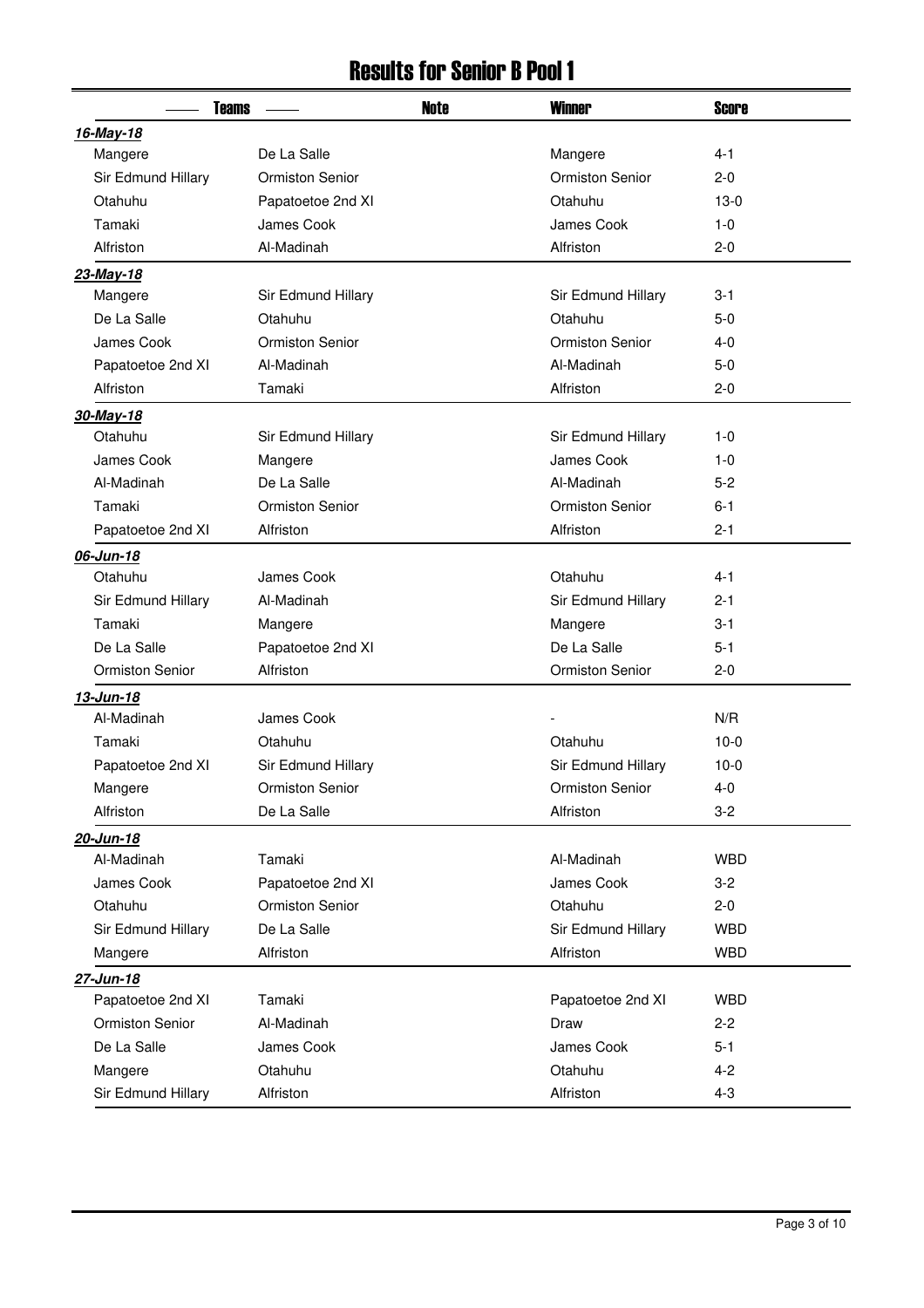| 04-Jul-18           |                        |               |                |                |             |                    |                |            |               |
|---------------------|------------------------|---------------|----------------|----------------|-------------|--------------------|----------------|------------|---------------|
| Papatoetoe 2nd XI   | <b>Ormiston Senior</b> |               |                |                |             | Ormiston Senior    |                | $3-0$      |               |
| Tamaki              | De La Salle            |               |                |                | De La Salle |                    |                | <b>WBD</b> |               |
| Al-Madinah          | Mangere                |               |                |                | Mangere     |                    |                | $2 - 1$    |               |
| James Cook          | Sir Edmund Hillary     |               |                |                |             | Sir Edmund Hillary |                | $2 - 1$    |               |
| Otahuhu             | Alfriston              |               |                |                | Draw        |                    |                | $1 - 1$    |               |
| 25-Jul-18           |                        |               |                |                |             |                    |                |            |               |
| De La Salle         | Ormiston Senior        |               |                |                |             | Ormiston Senior    |                | $3-2$      |               |
| Mangere             | Papatoetoe 2nd XI      |               |                |                | Mangere     |                    |                | <b>WBD</b> |               |
| Sir Edmund Hillary  | Tamaki                 |               |                |                |             | Sir Edmund Hillary |                | <b>WBD</b> |               |
| Otahuhu             | Al-Madinah             |               |                |                | Otahuhu     |                    |                | $4 - 1$    |               |
| Alfriston           | James Cook             |               |                |                | Alfriston   |                    |                | $7 - 1$    |               |
| <b>Points Table</b> |                        | <b>Played</b> | <b>Win</b>     | <b>Loss</b>    | <b>Draw</b> | For                | <b>Against</b> |            | <b>Points</b> |
| Otahuhu             |                        | 9             | $\overline{7}$ | $\mathbf{1}$   | 1           | 43                 | 6              |            | 22            |
| Ormiston Senior     |                        | 9             | 7              | 1              | 1           | 26                 | 7              |            | 22            |
| Alfriston           |                        | 9             | $\overline{7}$ | $\mathbf{1}$   | 1           | 24                 | 10             |            | 22            |
| Sir Edmund Hillary  |                        | 9             | 7              | $\overline{c}$ | 0           | 27                 | 9              |            | 21            |
| Mangere             |                        | 9             | 4              | 5              | $\mathbf 0$ | 15                 | 18             |            | 12            |
| James Cook          |                        | 8             | 4              | $\overline{4}$ | 0           | 13                 | 20             |            | 12            |
| Al-Madinah          |                        | 8             | 3              | $\overline{4}$ | 1           | 18                 | 14             |            | 10            |
| De La Salle         |                        | 9             | $\overline{c}$ | 7              | $\mathbf 0$ | 16                 | 29             |            | 6             |
| Papatoetoe 2nd XI   |                        | 9             | 1              | 8              | $\mathbf 0$ | $\overline{7}$     | 44             |            | $\sqrt{3}$    |
| Tamaki              |                        | 9             | $\mathbf 0$    | 9              | $\pmb{0}$   | $\overline{c}$     | 34             |            | $\mathbf 0$   |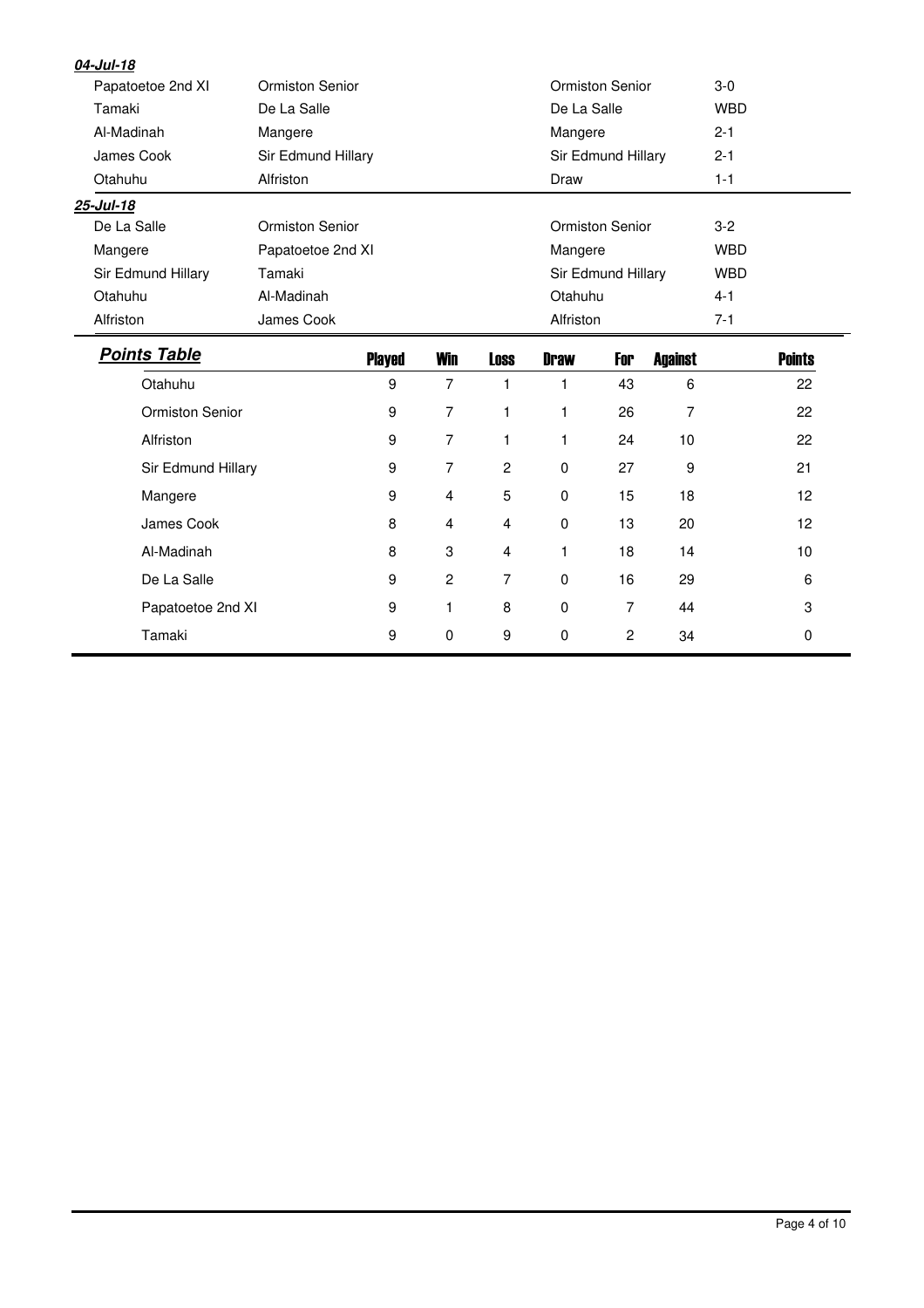### Results for Senior B Pool 2

| <b>Teams</b>  |               | <b>Note</b>       | <b>Winner</b> | <b>Score</b> |
|---------------|---------------|-------------------|---------------|--------------|
| 16-May-18     |               |                   |               |              |
| Manurewa      | Wesley        |                   | Wesley        | $2 - 0$      |
| Waiuku        | Onewhero      |                   | Waiuku        | <b>WBD</b>   |
| Pukekohe High | Bye           |                   |               |              |
| 23-May-18     |               |                   |               |              |
| Manurewa      | Pukekohe High |                   | Manurewa      | <b>WBD</b>   |
| Onewhero      | Wesley        |                   | Wesley        | $2 - 0$      |
| Waiuku        | <b>Bye</b>    |                   |               |              |
| 30-May-18     |               |                   |               |              |
| Pukekohe High | Waiuku        |                   | Waiuku        | $4 - 0$      |
| Onewhero      | Manurewa      |                   | Onewhero      | $7-1$        |
| Wesley        | Bye           |                   |               |              |
| 06-Jun-18     |               |                   |               |              |
| Wesley        | Pukekohe High |                   | Wesley        | $3-2$        |
| Waiuku        | Manurewa      |                   | Waiuku        | $7-0$        |
| Onewhero      | <b>Bye</b>    |                   |               |              |
| 13-Jun-18     |               |                   |               |              |
| Onewhero      | Pukekohe High |                   | Onewhero      | $7-1$        |
| Waiuku        | Wesley        |                   | Wesley        | $3-0$        |
| Manurewa      | <b>Bye</b>    |                   |               |              |
| 20-Jun-18     |               |                   |               |              |
| Manurewa      | Wesley        |                   | Draw          | $2 - 2$      |
| Onewhero      | Waiuku        |                   | Onewhero      | $3-2$        |
| Pukekohe High | <b>Bye</b>    |                   |               |              |
| 27-Jun-18     |               |                   |               |              |
| Onewhero      | Wesley        |                   | Wesley        | $3-2$        |
| Manurewa      | Pukekohe High |                   | Pukekohe High | $4 - 1$      |
| Waiuku        | <b>Bye</b>    |                   |               |              |
| 04-Jul-18     |               |                   |               |              |
| Pukekohe High | Waiuku        |                   | Waiuku        | $2 - 1$      |
| Manurewa      | Onewhero      | *venue change 3/7 | Onewhero      | $7 - 2$      |
| Wesley        | <b>Bye</b>    |                   |               |              |
| 25-Jul-18     |               |                   |               |              |
| Manurewa      | Waiuku        |                   | Waiuku        | $9 - 1$      |
| Pukekohe High | Wesley        |                   | Pukekohe High | $2 - 1$      |
| Onewhero      | Bye           |                   |               |              |
| 01-Aug-18     |               |                   |               |              |
| Onewhero      | Pukekohe High |                   | Onewhero      | $3-0$        |
| Waiuku        | Wesley        |                   | Waiuku        | $4 - 0$      |
| Manurewa      | <b>Bye</b>    |                   |               |              |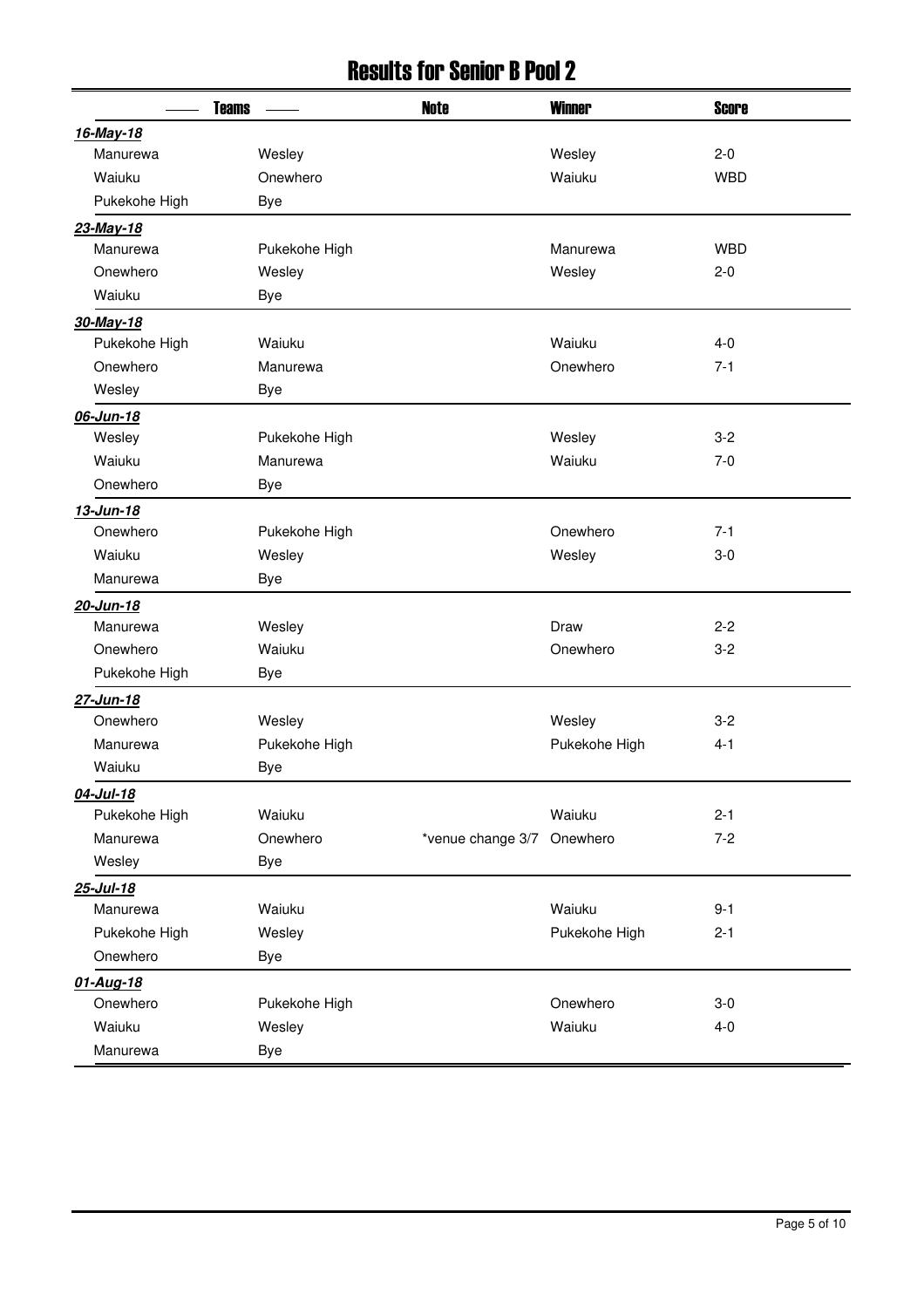| <b>Points Table</b> | <b>Played</b> | <b>Win</b> | <b>Loss</b>    | <b>Draw</b> | For | <b>Against</b> | <b>Points</b> |
|---------------------|---------------|------------|----------------|-------------|-----|----------------|---------------|
| Waiuku              | 8             | 6          | $\overline{2}$ | 0           | 31  | 8              | 18            |
| Wesley              | 8             | 5          | $\overline{2}$ |             | 16  | 12             | 16            |
| Onewhero            | 8             | 5          | 3              | 0           | 29  | 14             | 15            |
| Pukekohe High       | 8             | 2          | 6              | 0           | 10  | 24             | 6             |
| Manurewa            | 8             |            | -6             |             | 10  | 38             | 4             |

# Results for Senior B Championship

|                 | <b>Teams</b>           | <b>Note</b>                   | <b>Winner</b>                       | <b>Score</b> |  |
|-----------------|------------------------|-------------------------------|-------------------------------------|--------------|--|
| 08-Aug-18       |                        |                               |                                     |              |  |
| Otahuhu         | Waiuku                 | 1st P1 v 1st P2 (A) Otahuhu   |                                     | $2 - 0$      |  |
| Ormiston Senior | Wesley                 |                               | 2nd P1 v 3rd P2 (B) Ormiston Senior | $1-0$        |  |
| Onewhero        | Alfriston              | 3rd P1 v 2nd P2 (C) Alfriston |                                     | 1-0          |  |
| 15-Aug-18       |                        |                               |                                     |              |  |
| Otahuhu         | <b>Ormiston Senior</b> | Wnr $A \vee W$ nr $B(D)$      | <b>Ormiston Senior</b>              | $4 - 2$      |  |
| Alfriston       | Waiuku                 | Lsr $A \vee W$ nr $C$ (E)     | Waiuku                              | $1-0$        |  |
| Onewhero        | Wesley                 | $Lsr$ B v $Lsr$ C<br>5th/6th  | Onewhero                            | $2 - 0$      |  |
| 22-Aug-18       |                        |                               |                                     |              |  |
| Ormiston Senior | Waiuku                 | Wnr D v Wnr E<br>1st/2nd      | <b>Ormiston Senior</b>              | 5-4          |  |
| Otahuhu         | Alfriston              | Lsr D v Lsr E<br>3rd/4th      |                                     | N/R          |  |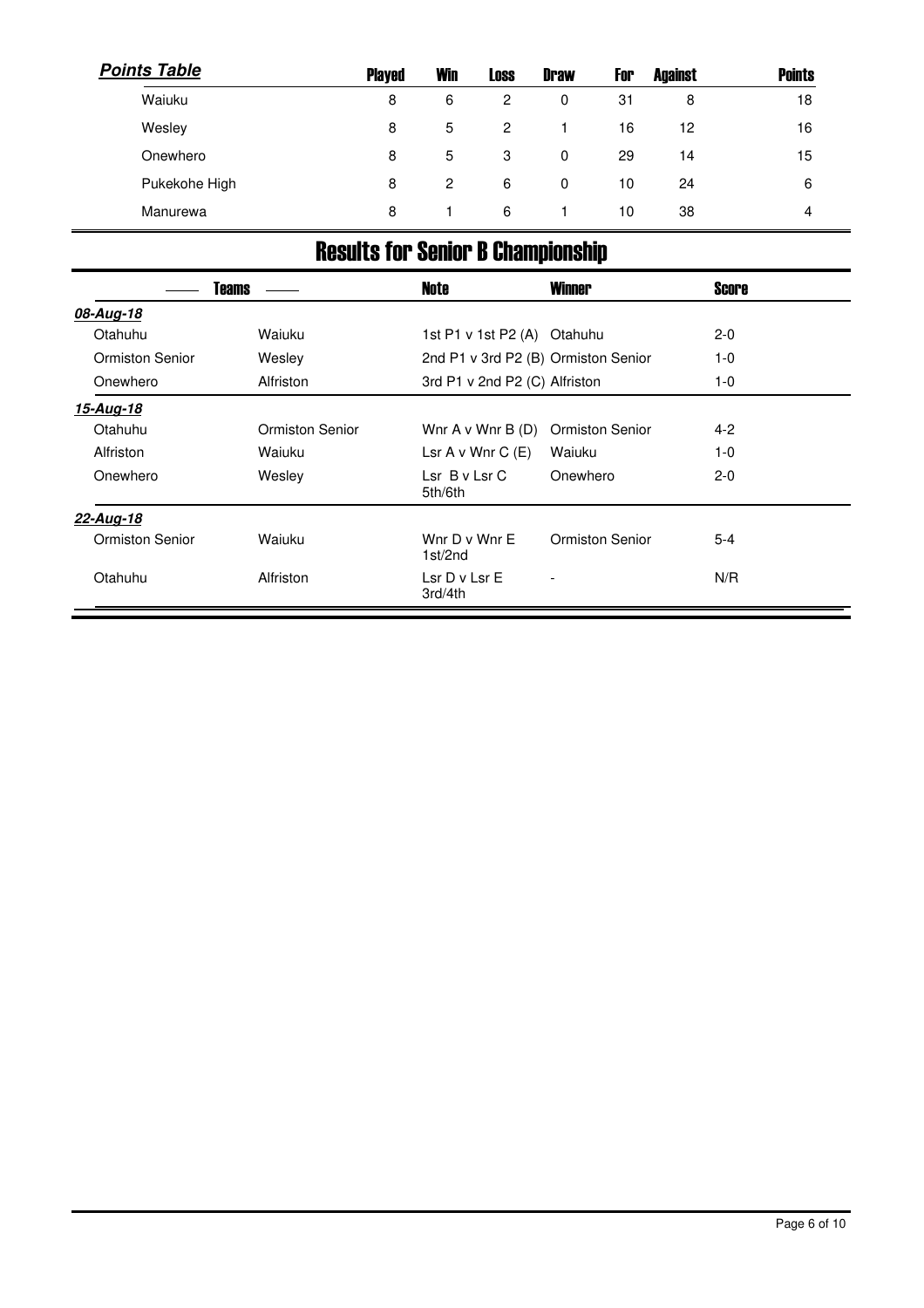### Results for Senior B Plate

| Teams              |                    | Note                             | <b>Winner</b>      | <b>Score</b> |
|--------------------|--------------------|----------------------------------|--------------------|--------------|
| 08-Aug-18          |                    |                                  |                    |              |
| Sir Edmund Hillary | Papatoetoe         | Game A                           | Sir Edmund Hillary | <b>WBD</b>   |
| Mangere            | De La Salle        | Game B                           | De La Salle        | $2 - 1$      |
| James Cook         | Manurewa           | Game C                           | James Cook         | $1 - 0$      |
| Pukekohe High      | Al-Madinah         | Game D                           | Al-Madinah         | $3-1$        |
| 15-Aug-18          |                    |                                  |                    |              |
| Al-Madinah         | Sir Edmund Hillary | Wnr $A \vee W$ nr $D(E)$         | Sir Edmund Hillary | $4 - 2$      |
| De La Salle        | James Cook         | Wnr B v Wnr C $(F)$              | De La Salle        | $5-0$        |
| Pukekohe High      | Bye                | Lsr $A \vee Lsr D$ (G)           |                    |              |
| Manurewa           | Mangere            | Lsr $B \vee Lsr C$ (H)           | Mangere            | $4 - 0$      |
| 22-Aug-18          |                    |                                  |                    |              |
| De La Salle        | Sir Edmund Hillary | Wnr $E \vee W$ nr $F$<br>1st/2nd | De La Salle        | $4 - 3$      |
| James Cook         | Al-Madinah         | Lsr E v Lsr F<br>3rd/4th         | Al-Madinah         | <b>WBD</b>   |
| Mangere            | Pukekohe High      | Wnr G v Wnr H<br>5th/6th         | Mangere            | <b>WBD</b>   |
| Dointe Tahla       | ni                 | 1865-                            |                    |              |

| <b>Points Table</b> | <b>Played</b> | <b>Win</b>  | <b>Loss</b> | <b>Draw</b> | For | <b>Against</b> | <b>Points</b> |
|---------------------|---------------|-------------|-------------|-------------|-----|----------------|---------------|
| Sir Edmund Hillary  |               |             | 0           | $\mathbf 0$ | 3   | 0              | 3             |
| Al-Madinah          |               |             | 0           | 0           | 3   |                | 3             |
| De La Salle         |               |             | 0           | $\mathbf 0$ | 2   |                | 3             |
| James Cook          |               |             | 0           | $\mathbf 0$ |     | 0              | 3             |
| Mangere             |               | $\mathbf 0$ |             | $\Omega$    |     | 2              | 0             |
| Manurewa            |               | 0           |             | $\Omega$    | 0   |                | 0             |
| Pukekohe High       |               | 0           |             | $\Omega$    |     | 3              | 0             |
| Papatoetoe          |               | 0           |             | $\mathbf 0$ | 0   | 3              | 0             |

 $\equiv$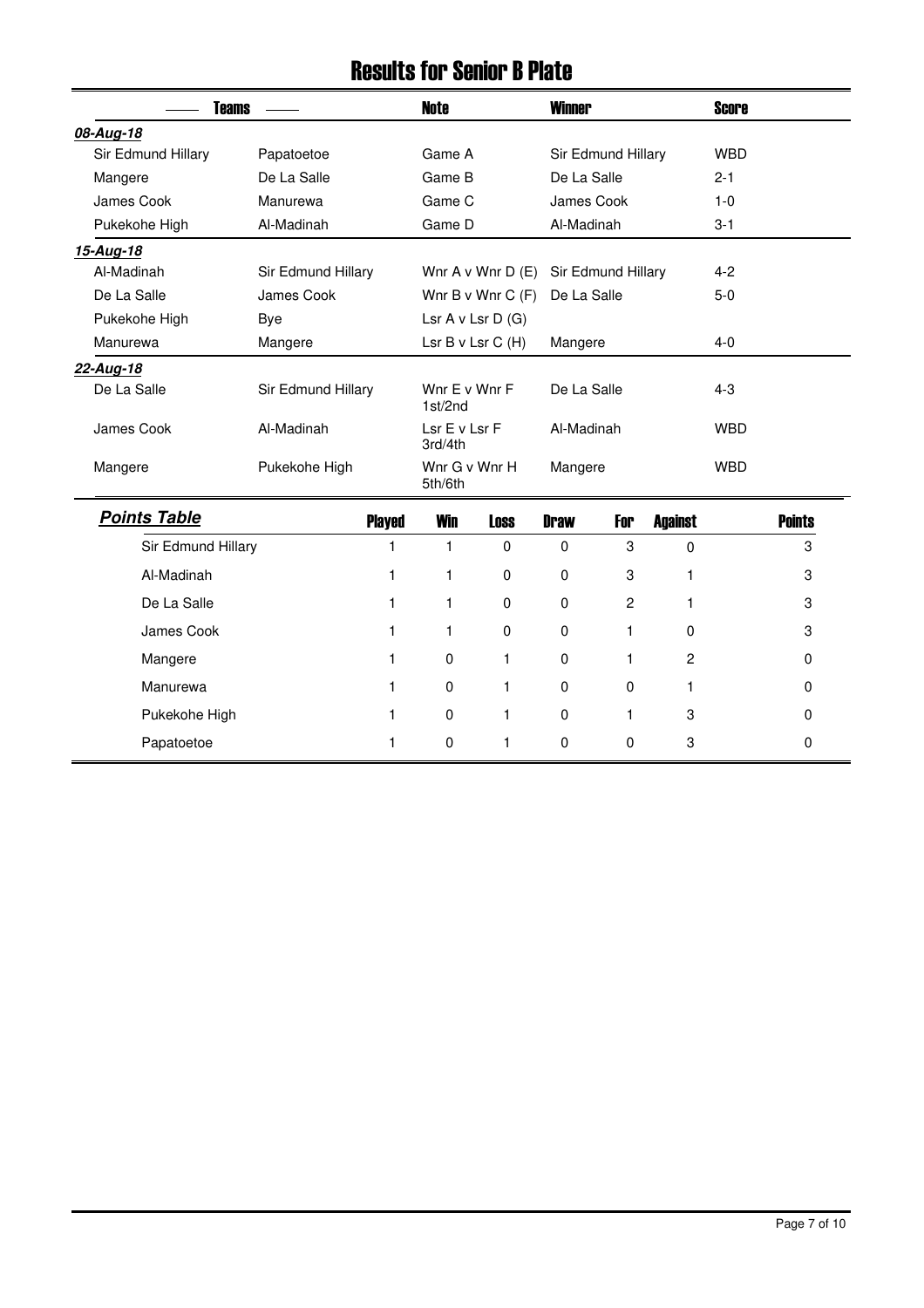### Results for Junior

| <b>Teams</b>   |                    | <b>Note</b> | <b>Winner</b>      | <b>Score</b> |
|----------------|--------------------|-------------|--------------------|--------------|
| 16-May-18      |                    |             |                    |              |
| Aorere         | Pukekohe High      |             | Pukekohe High      | $8 - 1$      |
| Al-Madinah     | Strathallan        |             | Al-Madinah         | $3 - 1$      |
| De La Salle    | Sancta Maria       |             | Sancta Maria       | $3 - 1$      |
| Otahuhu        | Rosehill           |             | Otahuhu            | <b>WBD</b>   |
| Alfriston      | Southern Cross     |             | Alfriston          | $4 - 1$      |
| Papatoetoe     | Pukekohe Christian |             | Papatoetoe         | $6 - 1$      |
| Waiuku         | <b>Bye</b>         |             |                    |              |
| 23-May-18      |                    |             |                    |              |
| Al-Madinah     | Aorere             |             | Draw               | $1 - 1$      |
| Pukekohe High  | De La Salle        |             | Pukekohe High      | $12-0$       |
| Otahuhu        | Strathallan        |             | Otahuhu            | $7-0$        |
| Sancta Maria   | Alfriston          |             | Alfriston          | $4 - 1$      |
| Rosehill       | Pukekohe Christian |             | Pukekohe Christian | <b>WBD</b>   |
| Waiuku         | Southern Cross     |             | Waiuku             | $3 - 1$      |
| Papatoetoe     | Bye                |             |                    |              |
| 30-May-18      |                    |             |                    |              |
| De La Salle    | Al-Madinah         |             | Al-Madinah         | 4-1          |
| Otahuhu        | Aorere             |             | Aorere             | $3 - 1$      |
| Alfriston      | Pukekohe High      |             | Pukekohe High      | $5-0$        |
| Strathallan    | Pukekohe Christian |             | Pukekohe Christian | $7 - 5$      |
| Waiuku         | Sancta Maria       |             | Waiuku             | $3-0$        |
| Rosehill       | Papatoetoe         |             | Papatoetoe         | $8 - 2$      |
| Southern Cross | Bye                |             |                    |              |
| 06-Jun-18      |                    |             |                    |              |
| De La Salle    | Otahuhu            |             | Otahuhu            | $9 - 0$      |
| Al-Madinah     | Alfriston          |             | Al-Madinah         | 3-0          |
| Aorere         | Pukekohe Christian |             | Aorere             | $6 - 2$      |
| Pukekohe High  | Waiuku             |             | Pukekohe High      | $7 - 1$      |
| Strathallan    | Papatoetoe         |             | Strathallan        | $3 - 1$      |
| Sancta Maria   | Southern Cross     |             | Southern Cross     | $4 - 3$      |
| Rosehill       | <b>Bye</b>         |             |                    |              |
| 13-Jun-18      |                    |             |                    |              |
| Alfriston      | Otahuhu            |             | Draw               | $1 - 1$      |
| De La Salle    | Pukekohe Christian |             | Pukekohe Christian | $22-0$       |
| Waiuku         | Al-Madinah         |             | Waiuku             | $2 - 1$      |
| Aorere         | Papatoetoe         |             | Aorere             | $2 - 0$      |
| Southern Cross | Pukekohe High      |             | Pukekohe High      | $3-0$        |
| Rosehill       | Strathallan        |             | Strathallan        | <b>WBD</b>   |
| Sancta Maria   | Bye                |             |                    |              |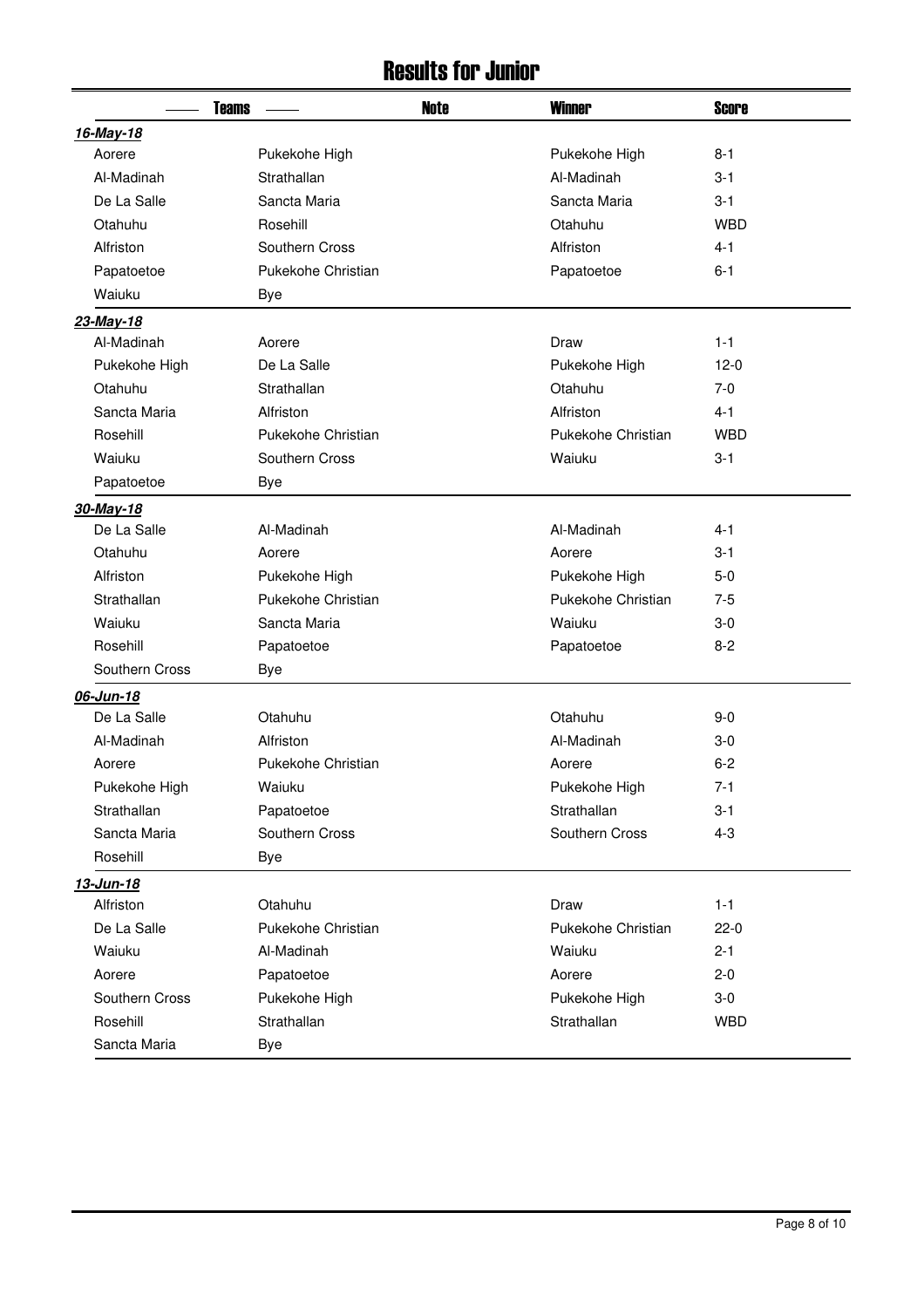| 20-Jun-18          |                    |                     |            |
|--------------------|--------------------|---------------------|------------|
| Waiuku             | Papatoetoe         | Papatoetoe          | $4 - 1$    |
| Pukekohe Christian | Southern Cross     | Pukekohe Christian  | $10-1$     |
| Rosehill           | Alfriston          | Alfriston           | <b>WBD</b> |
| Otahuhu            | Sancta Maria       | Otahuhu             | $3-0$      |
| Strathallan        | De La Salle        | Strathallan         | <b>WBD</b> |
| Pukekohe High      | Al-Madinah         | Pukekohe High       | $4 - 3$    |
| Aorere             | <b>Bye</b>         |                     |            |
| 27-Jun-18          |                    |                     |            |
| Waiuku             | Pukekohe Christian | Pukekohe Christian  | $5-3$      |
| Papatoetoe         | Alfriston          | Draw                | $1 - 1$    |
| Southern Cross     | Otahuhu            | Otahuhu             | $4 - 1$    |
| Rosehill           | De La Salle        | De La Salle         | <b>WBD</b> |
| Sancta Maria       | Al-Madinah         | Al-Madinah          | $2 - 0$    |
| Strathallan        | Aorere             | Aorere              | $4 - 1$    |
| Pukekohe High      | <b>Bye</b>         |                     |            |
| 04-Jul-18          |                    |                     |            |
| Alfriston          | Pukekohe Christian | Pukekohe Christian  | $6 - 2$    |
| Otahuhu            | Waiuku             | Otahuhu             | $4 - 2$    |
| De La Salle        | Papatoetoe         | Papatoetoe          | $5-0$      |
| Al-Madinah         | Southern Cross     | Al-Madinah          | $2 - 1$    |
| Aorere             | Rosehill           | Aorere              | <b>WBD</b> |
| Pukekohe High      | Sancta Maria       | Pukekohe High       | $1 - 0$    |
| Strathallan        | Bye                |                     |            |
| 25-Jul-18          |                    |                     |            |
| Papatoetoe         | Southern Cross     | Papatoetoe          | $10-0$     |
| Rosehill           | Waiuku             | Waiuku              | <b>WBD</b> |
| Sancta Maria       | Pukekohe Christian | Pukekohe Christian  | $2 - 0$    |
| Strathallan        | Alfriston          | Strathallan         | $3-0$      |
| Pukekohe High      | Otahuhu            | Otahuhu             | $5 - 1$    |
| Aorere             | De La Salle        | Aorere              | <b>WBD</b> |
| Al-Madinah         | <b>Bye</b>         |                     |            |
| 01-Aug-18          |                    |                     |            |
| Southern Cross     | Rosehill           | Southern Cross      | <b>WBD</b> |
| Papatoetoe         | Sancta Maria       | Papatoetoe          | $3 - 1$    |
| Waiuku             | Strathallan        | Draw                | $2 - 2$    |
| Pukekohe Christian | Pukekohe High      | Pukekohe High       | $7 - 2$    |
| Alfriston          | Aorere             | Aorere              | $1 - 0$    |
| Otahuhu            | Al-Madinah         | Al-Madinah          | $1 - 0$    |
| De La Salle        | Bye                |                     |            |
| 08-Aug-18          |                    |                     |            |
| Sancta Maria       | Rosehill           | Sancta Maria        | <b>WBD</b> |
| Strathallan        | Southern Cross     | Strathallan         | $5 - 1$    |
| Pukekohe High      | Papatoetoe         | Papatoetoe<br>$7-3$ |            |
| Waiuku             | Aorere             | Waiuku              | $3-2$      |
| Al-Madinah         | Pukekohe Christian | Al-Madinah          | $3-2$      |
| De La Salle        | Alfriston          | Alfriston           | <b>WBD</b> |
| Otahuhu            | <b>Bye</b>         |                     |            |
|                    |                    |                     |            |